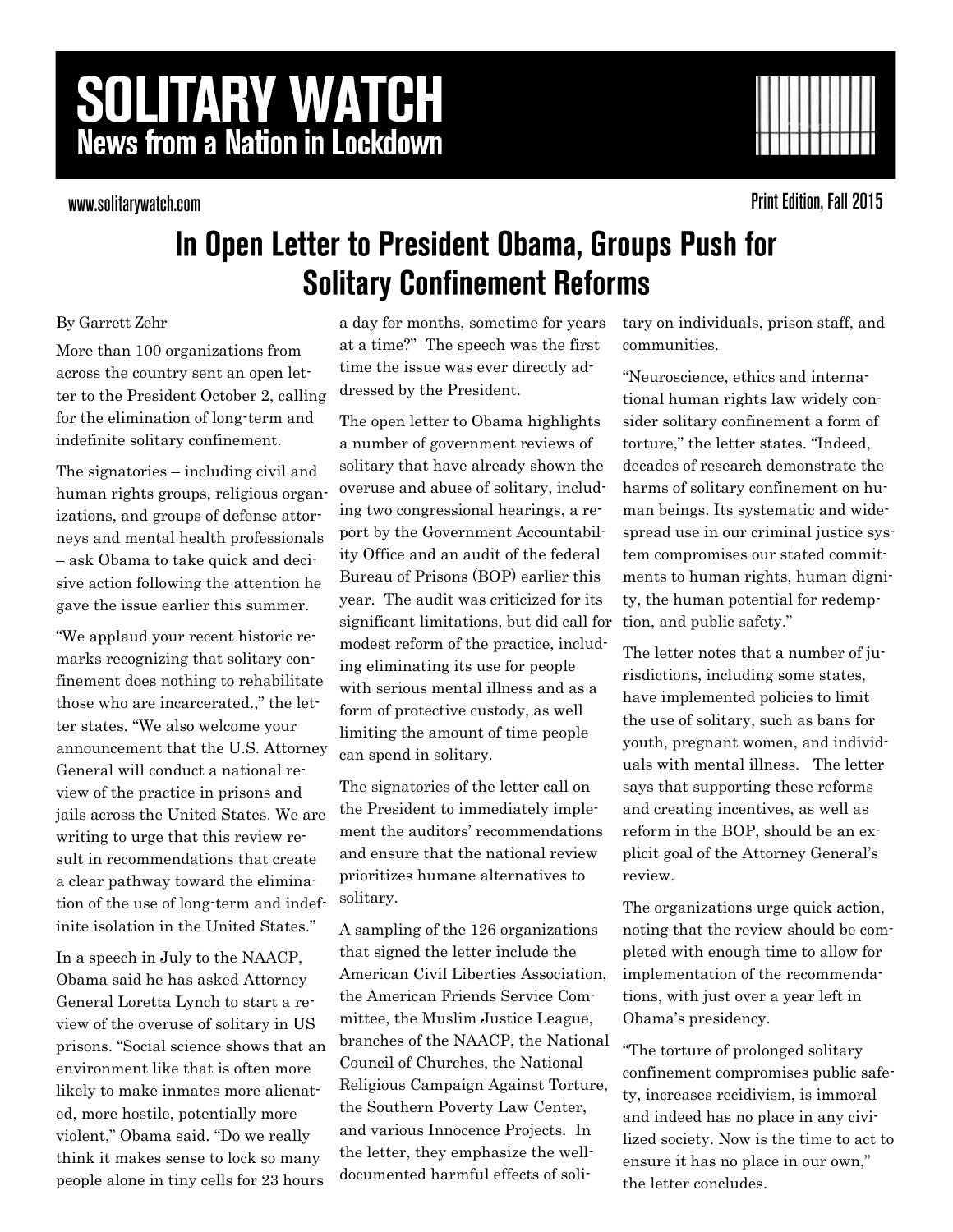NATIONAL—In October, the organization Black & Pink released a groundbreaking report, "Coming Out that the DOC is aware of this harm of Concrete Closets," which examines the experiences of incarcerated LGBTQ people. A shocking 85 percent of respondents to the survey reported that they had spent some time in solitary confinement during their time behind bars. Of those, almost 50 percent had spent two years or more in isolation. Many had been placed in solitary "for their own protection" from other prisoners, only to be abused by prison staff.

DELAWARE—In August, the Community Legal Aid Society and the American Civil Liberties Union filed a lawsuit against the head of the Delaware Department of Correction (DOC) over the department's treatment of incarcerated people suffering from mental illness. The lawsuit asserts that individuals held in solitary confinement receive "grossly inadequate" mental healthcare, that the use of solitary causes significant harm to mentally ill prisoners, and

## **News Briefs**

and is "deliberately indifferent" to it.

DISTRICT OF COLUMBIA—A scathing report on the D.C. jail system was released in June by the Washington Lawyers' Committee for Civil Rights and Urban Affairs. The report found a crumbling infrastructure, poor mental health services, a high suicide rate, shamefully inadequate youth facilities, and an excessive use of solitary confinement. It recommended that the jail be closed an replaced with a new facility.

FLORIDA—In June, the Disability Rights Group of Florida reached an agreement with the Florida Department of Corrections to overhaul treatment of people with mental illness at the Dade Correctional Institution. Past abuses at DCI, which were documented by the Miami Herald, included one man being scalded to death in a shower while officers stood by.

LOUISIANA—Men incarcerated at the Louisiana State Penitentiary, commonly known as Angola, are suing prison officials and the Louisiana Department of Corrections for failing to provide adequate healthcare to the more than 6,000 people currently held there. In a scathing, 63-page complaint, filed in May, lawyers representing Angola's prison population allege that men are routinely denied appropriate medical care, resulting in "unnecessary pain and suffering, exacerbation of existing conditions, permanent disability, disfigurement, and even death."

NATIONAL—"Together to End Solitary," a coalition of activist groups, has begun holding coordinated actions on the 23rd of each month to mark the 23 hours a day thousands of people spend in solitary confinement. The actions, which began in California and have spread across the country, include rallies, vigils, exhibitions, film screenings, letterwriting campaigns, and more.

## **About Solitary Watch**

### Solitary Watch, PO Box 11374, Washington, DC 20008 Email: info@.com

Solitary Watch (www.solitarywatch.com) is a web-based watchdog project aimed at bringing solitary confinement out of the shadows and into the light of the public square. Our mission is to provide the public—as well as practicing attorneys, legal scholars, law enforcement and corrections officers, policymakers, educators, advocates, and people in prison—with the first centralized source of background research, unfolding developments, and original reporting on solitary confinement in the United States.

The print edition of Solitary Watch is produced quarterly and is available free of charge to currently and formerly incarcerated people, to prisoners' families and advocates. To receive future copies, please send a request to the address or email above.

We also welcome accounts of life in solitary confinement, as well as stories, poems, essays, and artwork by people who have served time in isolation. Please send contributions to "Voices from Solitary" at the address above, and tell us whether you would like us to use your name or would prefer to remain anonymous.

Note: We regret that we cannot offer legal assistance or advice and cannot respond to requests for this type of help. Legal materials sent to us cannot be returned to the sender. We also cannot forward mail to others. Thank you for your cooperation.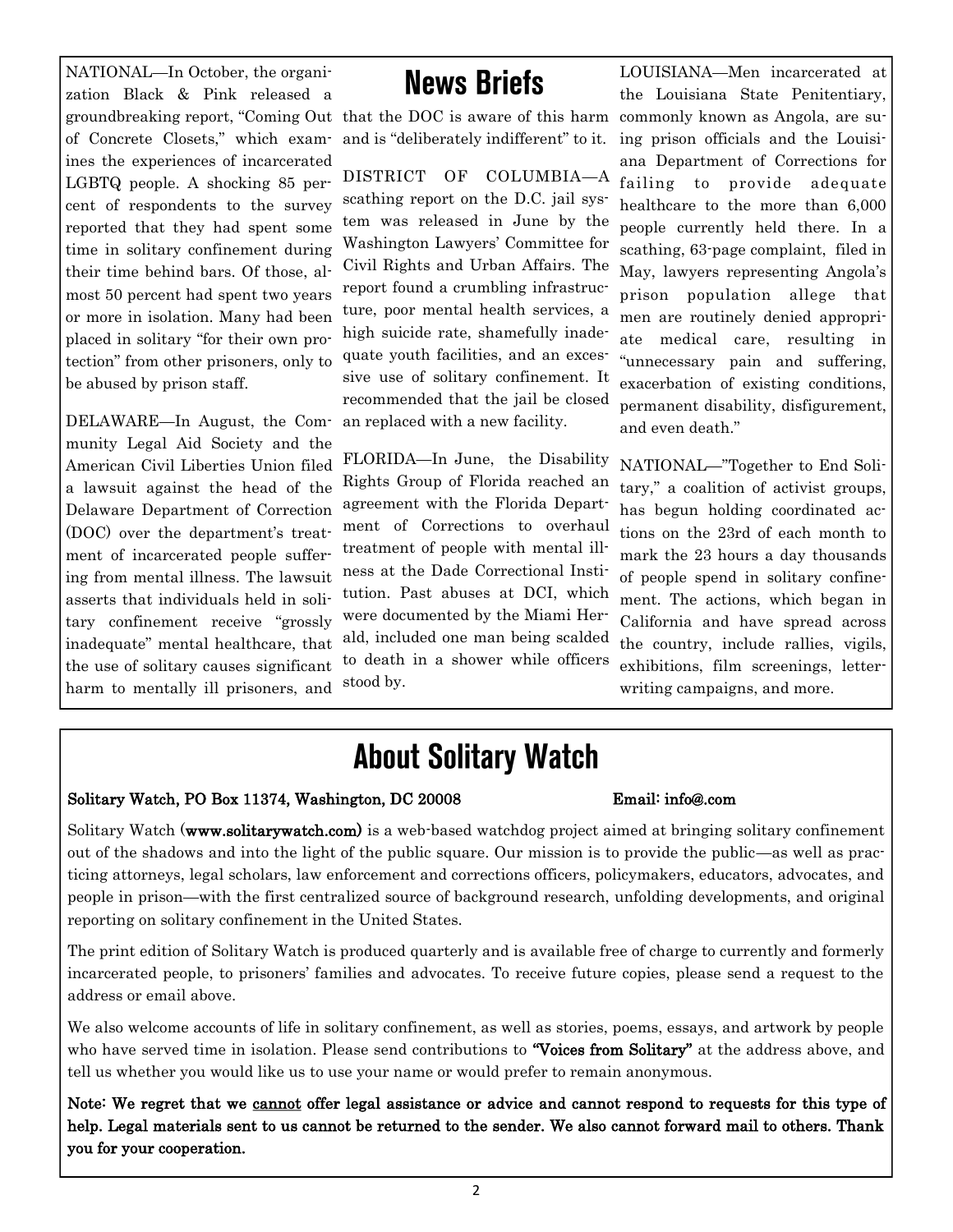## **Landmark Settlement Will Dramatically Reduce Solitary Confinement in California Prisons**

### By Sal Rodriguez

California prison officials have agreed to limit the practice of longterm solitary confinement, four years after the first hunger strike began in protest of the practice.

Under a historic agreement reached in the Ashker v. Brown suit between the California Department of Corrections and Rehabilitation (CDCR) and the Center for Constitutional Rights on behalf of individuals in

solitary confinement at Pelican Bay State Prison, terms of 10 years or more, which have been common in California, will be virtually eliminated, as will solitary sentences of indeterminate length.

"Today is a historic day," declared Jules Lobel, president of the Center for Constitutional

Rights, on Tuesday morning.

Filed in May 2012, Ashker v. Brown reached class action status in 2014, representing all men held at Pelican Bay State Prison in the Security Housing Unit (SHU) for over a decade. Arguing that long-term isolation violated the Eighth Amendment protections against cruel and unusual punishment, and that the lack of meaningful review of SHU placement violated due process rights, the case was set for trial in December.

Through the terms of the agreement, individuals will no longer be placed in the SHU for gang affiliation; with limited exceptions all prisonminate.

"This settlement represents a monumental victory for prisoners and an important step toward our goal of Individuals who refuse to participate ending solitary confinement in Cali-in the SDP will be placed in a new fornia, and across the country," the Restrictive Custody General Populaplaintiffs said in a joint state-tion Housing Unit. According to Mr.

ers currently held in the SHU for determinate SHU-term for the ofover 10 years will be released to gen-fense, they will be placed in the Step eral population; and all SHU terms Down Program (SDP). Under the would be finite rather than indeter-terms of this agreement, the SDP, which has been operational for two years, will be reduced from three to four years, to two years.

ment. "California's agreement to Lobel, the new unit "will not be soli-



abandon indeterminate SHU confinement based on gang affiliation demonstrates the power of unity and The department will have to review collective action. This victory was achieved by the efforts of people in prison, their families and loved ones, lawyers, and outside supporters."

way, anyway," said CDCR Secretary Jeffrey Beard.

Under the terms of the agreement, the only way anyone will be There are currently about 2,000 inty, and if the offender is a validated in Sacramento who will be impacted.prisoner, after the completion of a

gramming, work assignments and contact visits. Also eligible for place-

tary, but a highly secured facility" that allows small -group recreation, pro-

ment in the new unit will be individuals who have been in the SHU for 10 or more years who have recently committed a SHUable offense and individuals who cannot be released to general popula-

tion due to threats to their safety.

all individuals in the SHU within the next year.

"The department was headed this prisoners human rights movement," "As the plaintiffs recognize this is a step towards the larger goal of the said Carol Strickman, staff attorney at Legal Services for Prisoners with Children.

able to get in the SHU is if they com-dividuals in SHUs across the state, mit an offense carrying that punish-at Pelican Bay State Prison, Tehament, including assault and murder. chapi State Prison, Corcoran State If that offense is tied to gang activi-Prison, and California State Prison